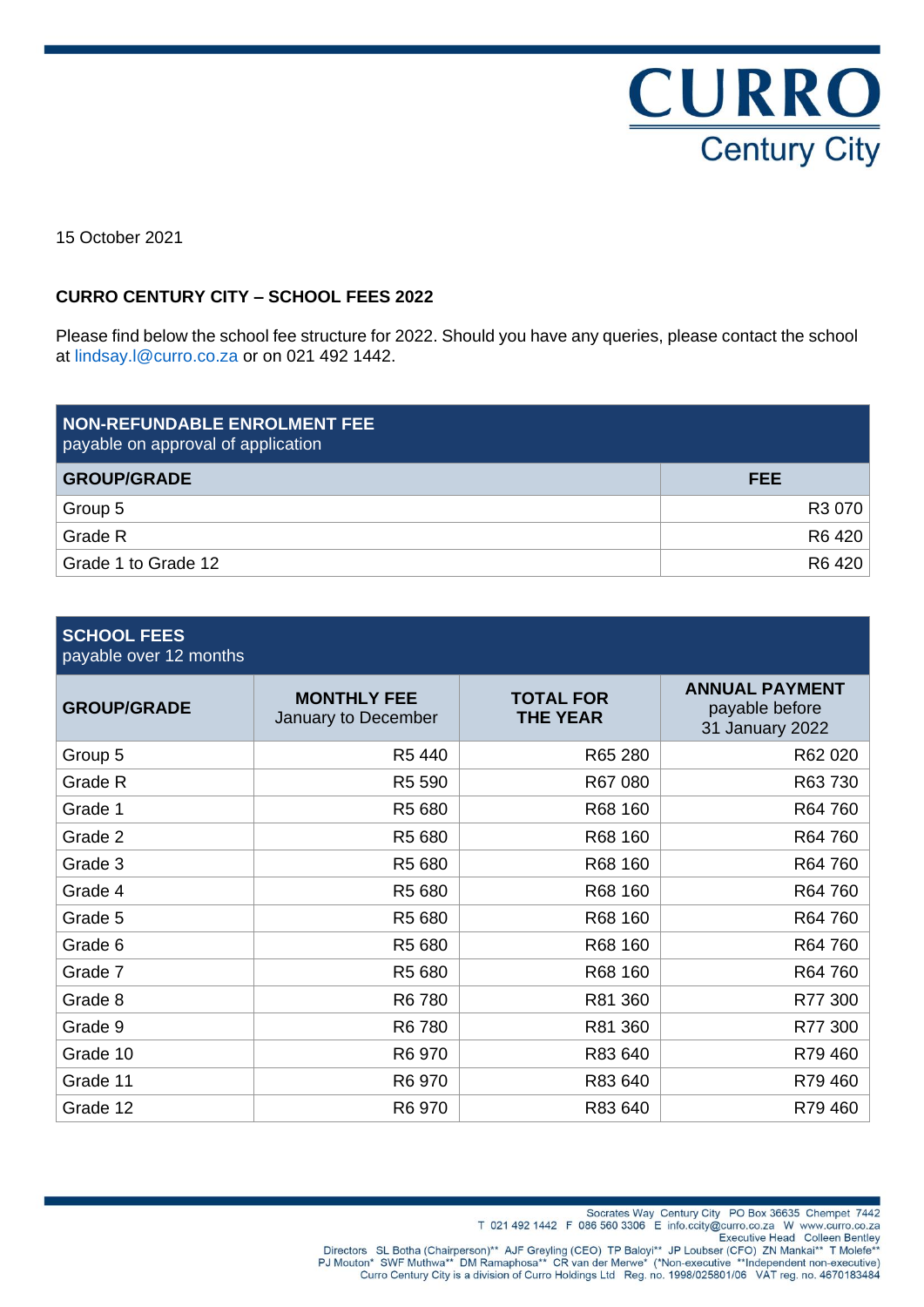# **CURRO**

| <b>OTHER FEES</b><br>payable over 12 months                                                                                                                                                        |                                           |                                     |
|----------------------------------------------------------------------------------------------------------------------------------------------------------------------------------------------------|-------------------------------------------|-------------------------------------|
| <b>SERVICE</b>                                                                                                                                                                                     | <b>MONTHLY FEE</b><br>January to December | <b>TOTAL FOR THE</b><br><b>YEAR</b> |
| Aftercare (full day)                                                                                                                                                                               | R1 470                                    | R <sub>17</sub> 640                 |
| Aftercare (half day with lunch)                                                                                                                                                                    | R1 220                                    | R <sub>14</sub> 640                 |
| Aftercare (half day without lunch)                                                                                                                                                                 | R953                                      | R11 436                             |
| Aftercare day visitor                                                                                                                                                                              | R <sub>150</sub>                          | Per day                             |
| Holiday meals Group 5                                                                                                                                                                              | <b>R70</b>                                | Per day                             |
| Robotics club per term (optional extramural activity)                                                                                                                                              | R390                                      | R1 560                              |
| Art club per term (optional extramural activity)                                                                                                                                                   | R390                                      | R1 560                              |
| Baking club per term (optional extramural activity, high<br>school)                                                                                                                                | R390                                      | R1 560                              |
| Prefect camp                                                                                                                                                                                       | <b>TBA</b>                                | Once-off                            |
| Textbooks (Grade R to Grade 5)                                                                                                                                                                     | <b>TBA</b>                                | Once-off                            |
| Bus service (one-way)                                                                                                                                                                              | R580                                      | R6 960                              |
| Music: 1 x 30-minute class per week (optional extramural<br>activity - payment per term)                                                                                                           | R980                                      | R3 920                              |
| Music: 2 x 30-minute classes per week (optional<br>extramural activity - payment per term)                                                                                                         | R1 940                                    | R7 760                              |
| IEB (estimation range) for Grade 12 only                                                                                                                                                           | R7 500 - R10 000                          | Per annum (billed<br>monthly)       |
| Excursion fee: Grade R to Grade 3                                                                                                                                                                  | R375                                      | Once-off                            |
| Excursion fees: Grade 4 to Grade 7                                                                                                                                                                 | R500                                      | Once-off                            |
| Locker fee (on application)                                                                                                                                                                        | R310                                      | Once-off                            |
| Wider subject choice offering<br>Grades 8 to 12: Cost per subject<br>Costs are only applicable if taken as an additional 8th, 9th or<br>10th subject<br>(See more information under general below) | R800                                      | R9 600                              |

| <b>PAYMENT METHODS 2022</b>                                   |                                                                                                                                 |  |
|---------------------------------------------------------------|---------------------------------------------------------------------------------------------------------------------------------|--|
| Method 1                                                      | Annual payment in advance, due by 31 January 2022.                                                                              |  |
| Method 2                                                      | Debit-order payments, which can be scheduled monthly in advance x 12 months on or about<br>the 2nd, 16th or 26th of each month. |  |
| VAUR FAMU V AARF IA REAURER AA TUF REFERENAE FAR ALL RAVMENTA |                                                                                                                                 |  |

# **YOUR FAMILY CODE IS REQUIRED AS THE REFERENCE FOR ALL PAYMENTS.** Please note that **cash is not accepted as a form of payment for fees** at the school.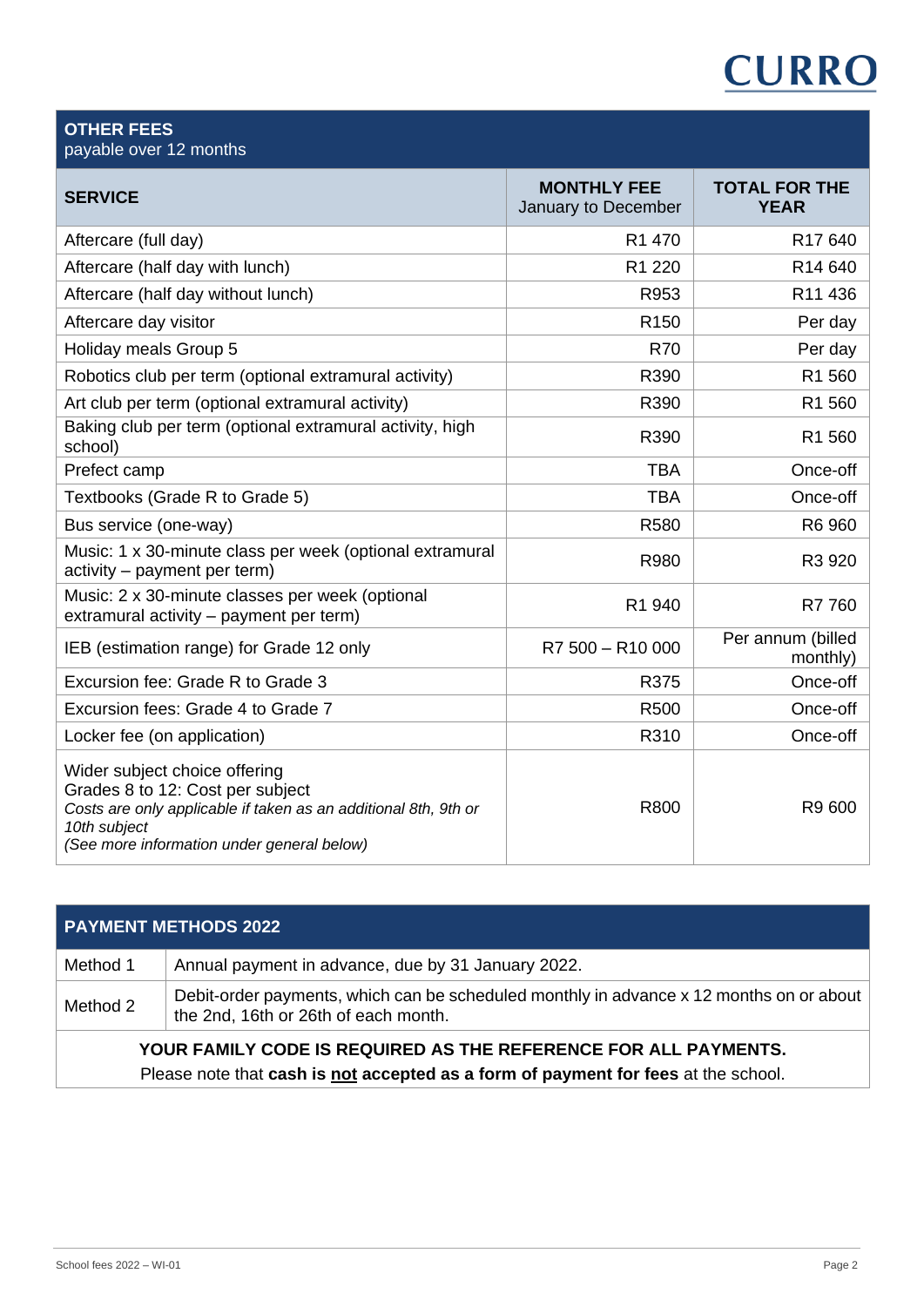

## **DEBIT-ORDER COMPLETION**

If you are not yet paying by debit order, we request that you do so as soon as possible since this substantially reduces the administrative burden to identify deposits into our bank account and allocate to the correct learner accounts. We rely on predictable monthly cash flows to manage our affairs.

Please complete a debit-order form and deliver it by hand to the school's bursar before 3 December 2021. The form is available from the school and on the Curro website at www.curro.co.za.

| <b>BANK DETAILS</b>    |                            |  |  |
|------------------------|----------------------------|--|--|
| <b>Name of account</b> | <b>Curro Century City</b>  |  |  |
| <b>Bank</b>            | <b>First National Bank</b> |  |  |
| <b>Account number</b>  | 623 587 840 83             |  |  |
| <b>Branch code</b>     | 250 655                    |  |  |
| <b>Reference</b>       | Your family code           |  |  |

#### **GENERAL**

## **1. School fees**

School fees for 2022 exclude the following:

- The e-learning device (tablet) and any insurance, maintenance or other costs relating to the device itself
- Stationery pack
- All textbooks and learning materials (including e-books)
- School uniforms
- Entrance fees, travel costs, accommodation and food for school excursions and sports trips, unless otherwise advised by the school
- School photographs
- Therapists' or psychologists' fees
- Grades 10 to 12 carry extra fees for certain subjects

## **2. Aftercare**

Aftercare fees (full day/half day with food) for 2022 include the following:

- One meal per day
- Supervision
- Limited homework support
- Group 5 school fees include aftercare and holiday care but exclude lunch and snacks

Aftercare fees for 2022 exclude the following:

• Specialist subject and homework support

#### **3. E-learning devices (tablets)**

E-learning devices (tablets) will be utilised by all learners from Grade 4 to Grade 12.